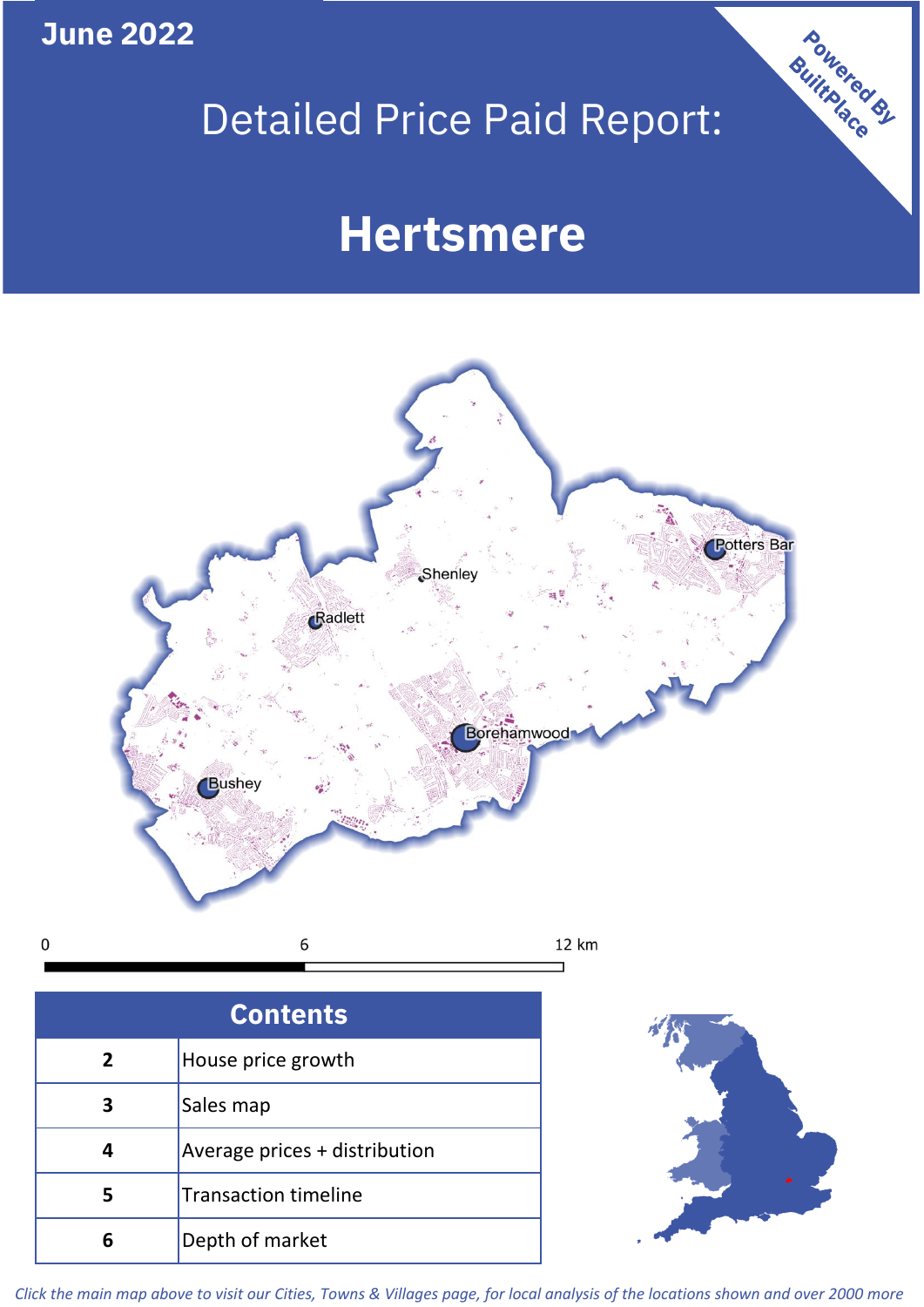### **Headline Data**

|                     | <b>Current level</b> | 3 month  | <b>Annual</b> | 5 year  | 10 year |
|---------------------|----------------------|----------|---------------|---------|---------|
| <b>House prices</b> | £530,922             | 1.8%     | 8.1%          | 18.8%   | 79.3%   |
| <b>Transactions</b> | 1,480                | $-14.0%$ | 11.6%         | $-4.8%$ | 18.7%   |

# **House Price Growth (April 2022 data)**

#### *Annual Change in House Prices*



House prices in Hertsmere grew by 8.1% in the 12 months to April 2022 (based on 3-month smoothed data). By comparison national house prices grew by 10.7% and prices in the East of England grew by 11.6% over the same period.

Hertsmere house prices are now 79.4% above their previous peak in 2007, compared to +64.9% for the East of England and +52.9% across England.



#### *Year-To-Date Change in House Prices, December to April*

Local prices have grown by 3.0% in 2022 so far, compared to growth of 3.5% over the same period last year.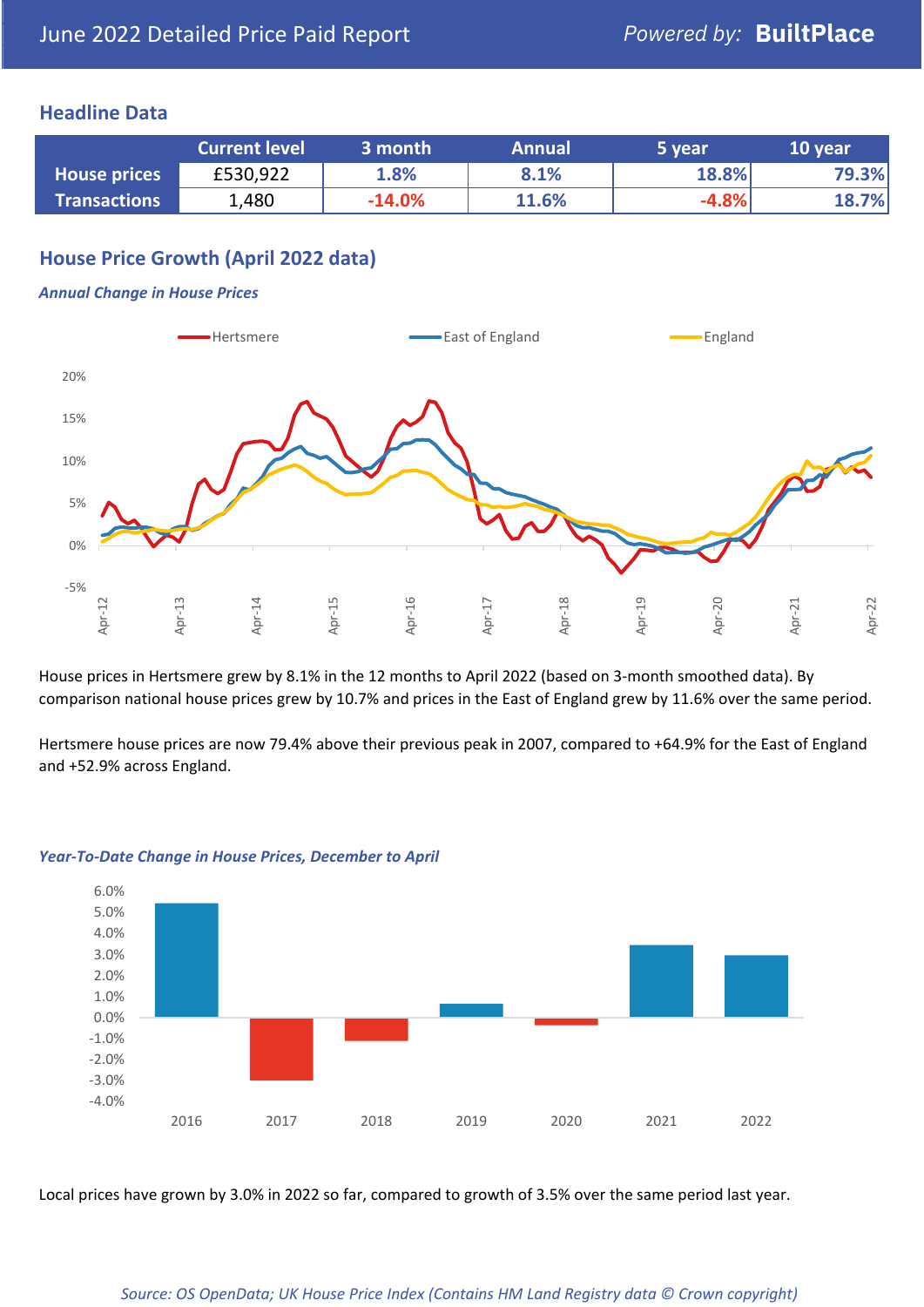# **House Price Map**

*12 months to April 2022*



*Each point is one postcode, coloured by the average value relative to all sales in this local authority (price bands are LA-specific quintiles).*

# **Map Key**

| Min      | <b>Max</b> |              |
|----------|------------|--------------|
| Up to    | £352,000   | 1st quintile |
| £352,000 | £465,000   | 2nd quintile |
| £465,000 | £572,000   | 3rd quintile |
| £572,000 | £785,000   | 4th quintile |
| £785,000 | and over   | 5th quintile |
|          |            |              |

*Source: OS OpenData; UK House Price Index (Contains HM Land Registry data © Crown copyright)*

0% Up to £352,000 *1st quintile / lowest 20%*

5th quintile / highest 20%

2nd quintile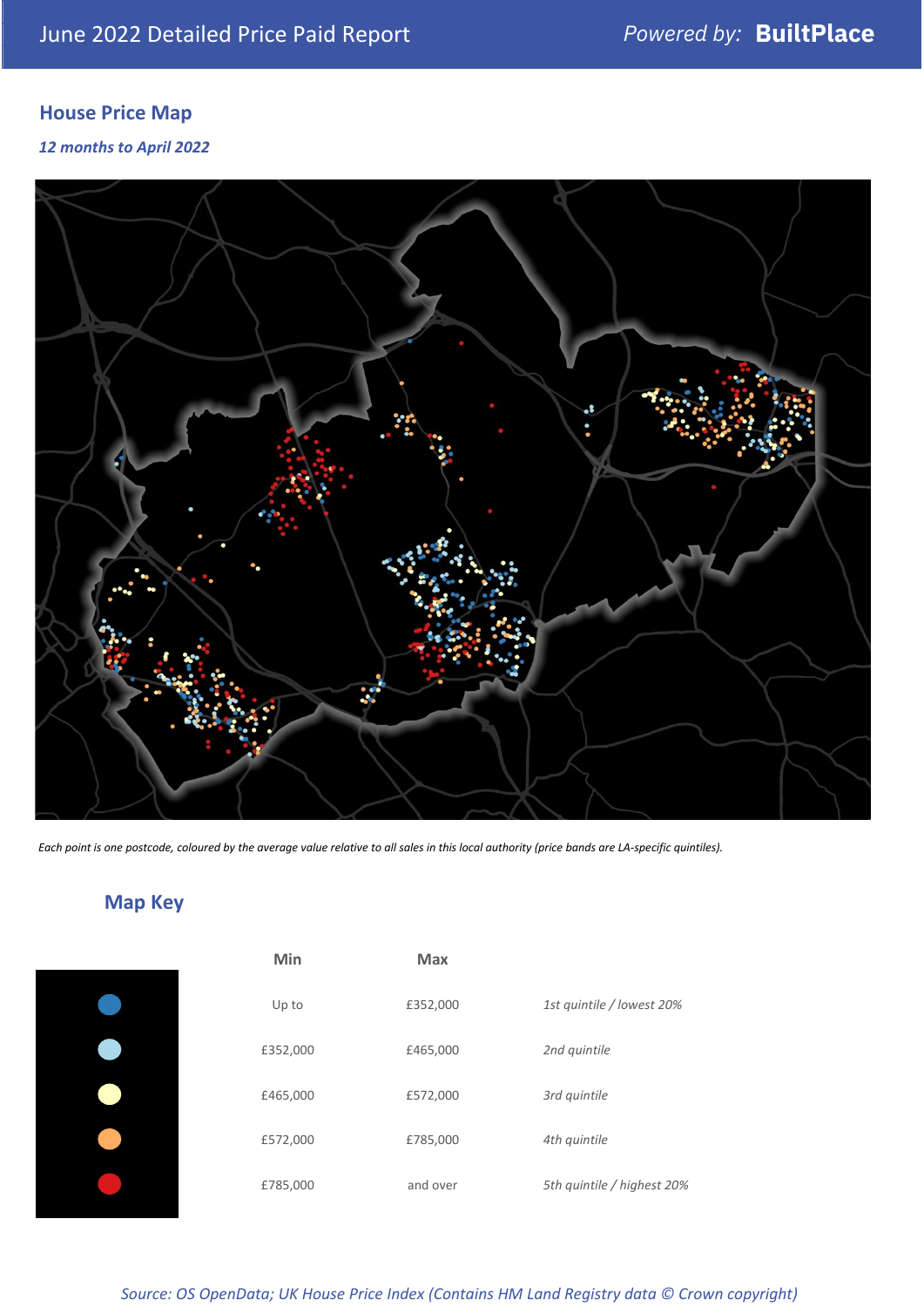# **Average House Price by Property Type**

#### *12 months to April 2022*



|                 | <b>New</b>           | <b>Second hand</b> |  |
|-----------------|----------------------|--------------------|--|
| <b>Flat</b>     | £970,714             | £332,488           |  |
| <b>Terraced</b> | No recorded<br>sales | £479,861           |  |
| Semi-detached   | No recorded<br>sales | £616,289           |  |
| <b>Detached</b> | No recorded<br>sales | £1,153,327         |  |

## **House Price Distribution by Year**

*All properties, by price band and calendar year (2020 = year to date)*

|                    | 1997 | 2002 | 2007 | 2012 | 2017 | 2019 | 2020 |
|--------------------|------|------|------|------|------|------|------|
| <b>Under £100k</b> | 55%  | 5%   | 1%   | 1%   | 0%   | 0%   | 0%   |
| £100-200k          | 32%  | 52%  | 21%  | 16%  | 3%   | 2%   | 3%   |
| E200-300k          | 7%   | 24%  | 38%  | 35%  | 13%  | 9%   | 13%  |
| £300-400k          | 4%   | 8%   | 18%  | 22%  | 27%  | 17%  | 14%  |
| £400-500k          | 1%   | 4%   | 9%   | 11%  | 20%  | 20%  | 17%  |
| <b>£500k-1m</b>    | 1%   | 5%   | 10%  | 11%  | 31%  | 42%  | 44%  |
| £1-2m              | 0%   | 1%   | 2%   | 3%   | 5%   | 9%   | 7%   |
| <b>Over £2m</b>    | 0%   | 0%   | 0%   | 0%   | 1%   | 2%   | 3%   |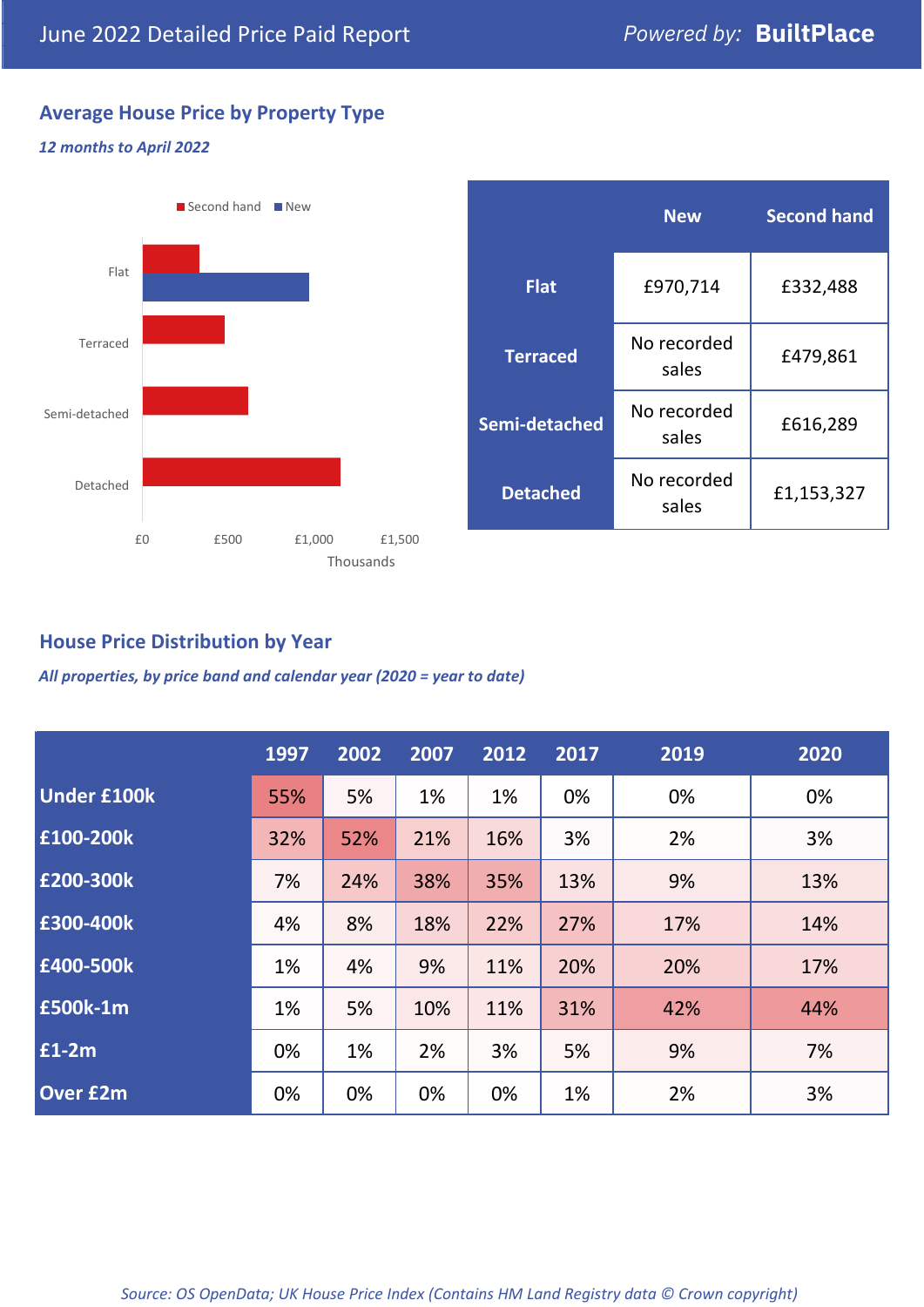# **Transactions (February 2022 data)**

*Annual Transactions, Indexed (2001-05 average = 100)*



There were 1,480 transactions in Hertsmere during the 12 months to February 2022. This is 71% of the average from 2001-05 and suggests activity is below pre-downturn levels.

Transactions in Hertsmere have fallen by 17.0% since 2014, compared to changes of -11.5% for East of England and -7.7% for England.



#### *Cash and New Build Sales as % of Total, by Year*

*Note: The data on this page EXCLUDES transactions identified as transfers under a power of sale/repossessions, buy-to-lets (where they can be identified by a mortgage), and transfers to non-private individuals - i.e. it comprises only Land Registry 'A' data.*